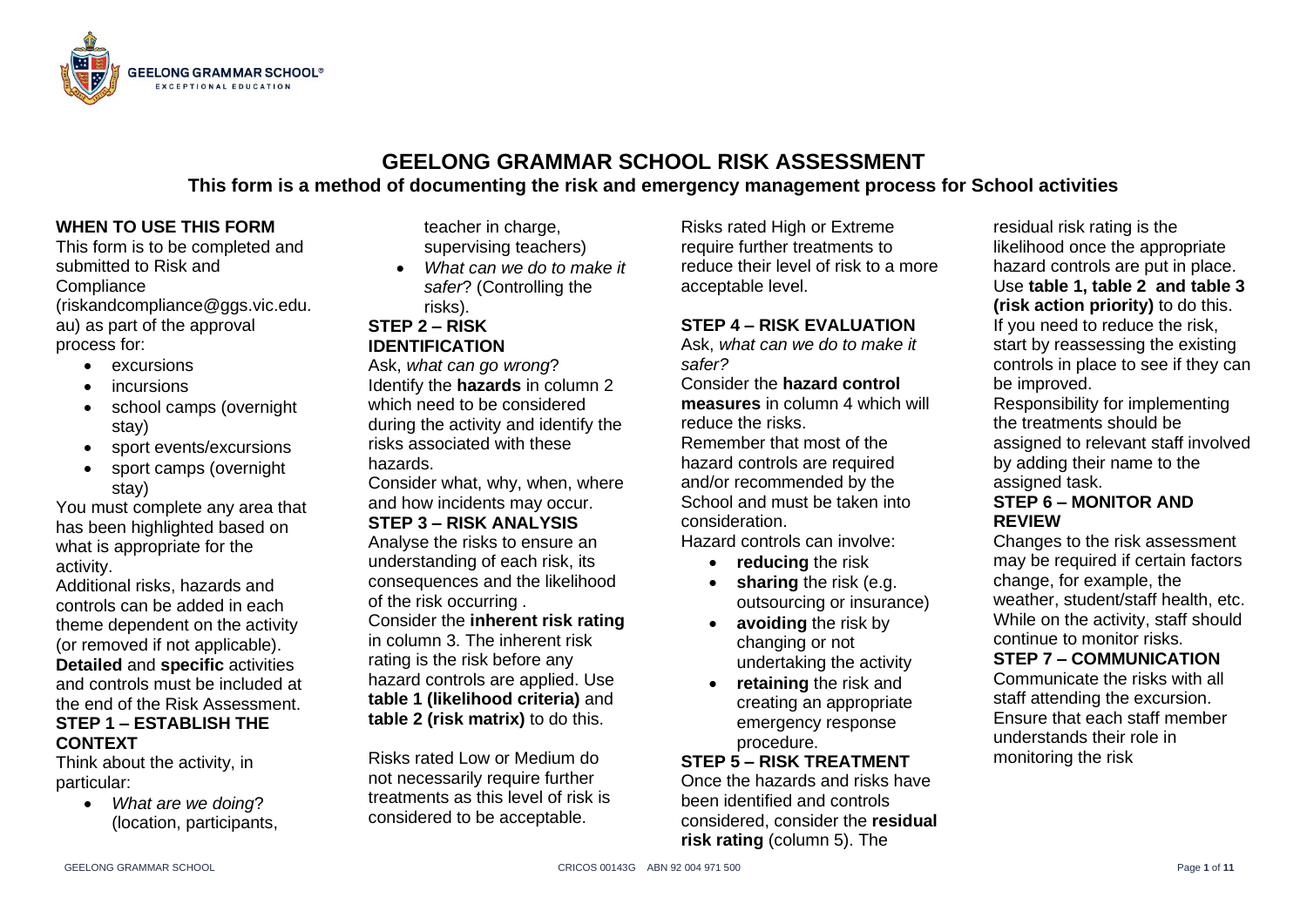

#### **TABLE 1 – LIKELIHOOD CRITERIA** *Refers to the likelihood of a risk consequence occurring*

|                | <b>A</b> Almost Certain | Common or repeat occurrence expected. Known to have happened regularly.       |
|----------------|-------------------------|-------------------------------------------------------------------------------|
|                | <b>B</b> Likely         | Known to have happened.                                                       |
| ह              | <b>C</b> Moderate       | Could or might occur, has happened.                                           |
| <b>ikeliho</b> | <b>D</b> Unlikely       | Unlikely to occur but may happen.                                             |
|                | E Rare                  | Practically impossible but could theoretically occur. Has occurred elsewhere. |

**TABLE 2 - RISK MATRIX** *To determine the overall level of risk by combining consequences of the risk with the likelihood criteria*

|                     |                  | <b>Consequence</b> |               |                |                |                |  |
|---------------------|------------------|--------------------|---------------|----------------|----------------|----------------|--|
|                     |                  |                    |               | 3              |                | 5              |  |
|                     |                  | Insignificant      | Minor         | Moderate       | Major          | Catastrophe    |  |
|                     | A Almost Certain | <b>High</b>        | <b>High</b>   | <b>Extreme</b> | <b>Extreme</b> | <b>Extreme</b> |  |
| ठ                   | Likely<br>В      | <b>Medium</b>      | <b>High</b>   | <b>High</b>    | <b>Extreme</b> | <b>Extreme</b> |  |
| Ō<br>Ξ<br><u>ତୁ</u> | Moderate         | . .                | <b>Medium</b> | <b>High</b>    | <b>Extreme</b> | <b>Extreme</b> |  |
|                     | Unlikely         | Low                | Low           | <b>Medium</b>  | <b>High</b>    | <b>Extreme</b> |  |
|                     | <b>E</b> Rare    | Low                | Low           | <b>Medium</b>  | <b>High</b>    | <b>High</b>    |  |

## **TABLE 3 – RISK ACTION PRIORITY** *Prioritise based on risk rating*

| <b>Risk Rating</b> | <b>Risk Tolerance</b>           | <b>Control effectiveness description</b>                                                                                     |
|--------------------|---------------------------------|------------------------------------------------------------------------------------------------------------------------------|
| <b>Extreme</b>     | Highly intolerable              | Very high propriety; extreme risk;<br>requires immediate risk improvement<br>action                                          |
| <b>High</b>        | Intolerable                     | Prompt action required in order to<br>reduce or eliminate exposure                                                           |
| <b>Medium</b>      | Tolerable with regular review   | Review existing control measures to<br>reduce risk as low as reasonably<br>practicable; moderate priority action<br>required |
| Low                | Acceptable with periodic review | Refer to procedures; ensure ongoing<br>review and monitoring                                                                 |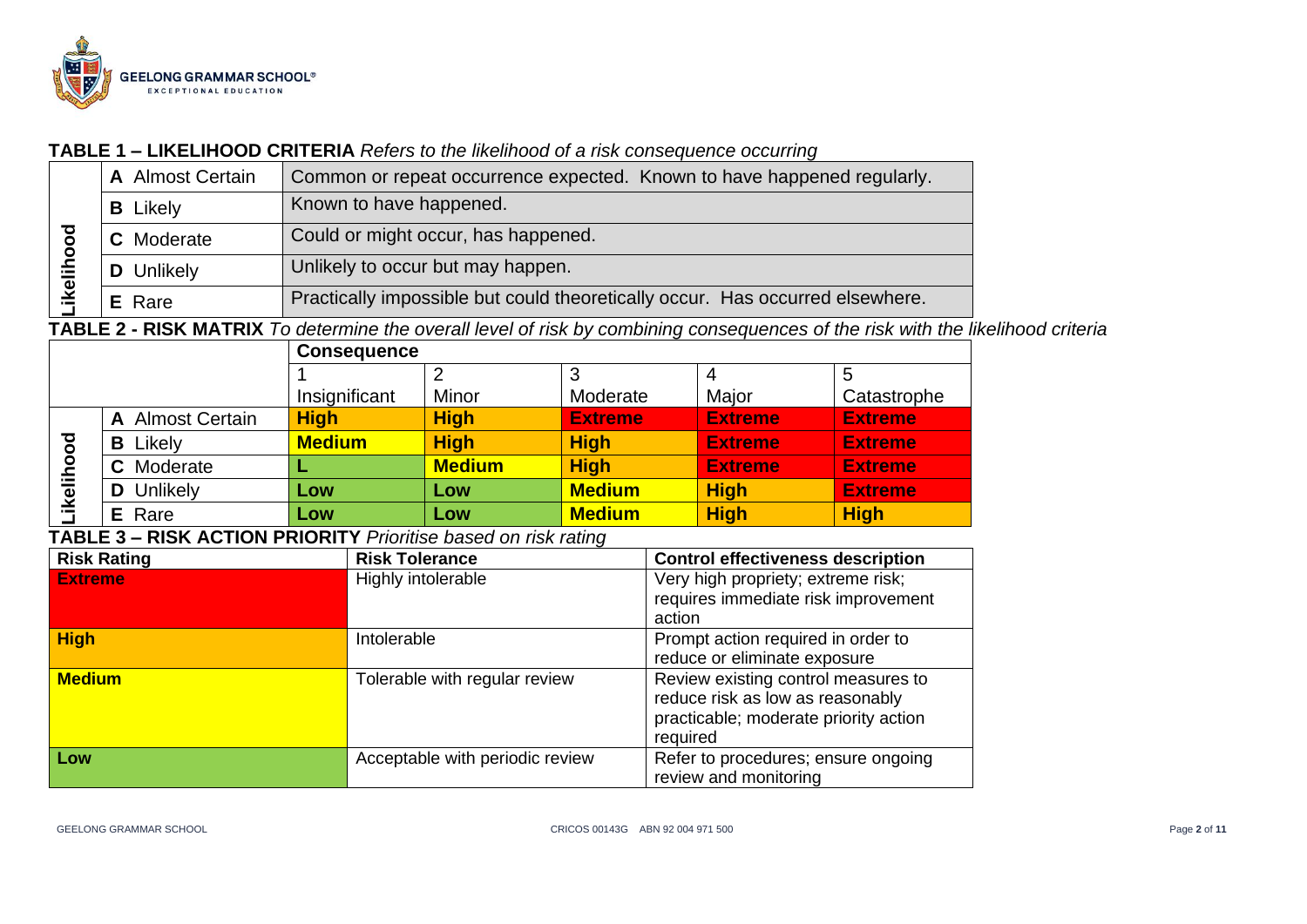

#### DESCRIPTION OF ACTIVITY: Equine Event SCHOOL CAMPUS (if necessary): Corio ANALYSIS BY: Marina Oman & Paul Horton DATE/S: 12-01-22

#### LOCATION OF ACTIVITY: Werribee Park National Equestrian Centre

| <b>Risk</b>                                                                                | <b>Hazards</b>                                                                                                                                                                                                                                                                                                                                                                                                                                                                                             | <b>Raw Risk</b><br>Ranking | <b>Hazard Control Measures</b>                                                                                                                                                                                                                                                                                                                                                                                                                                                                                                                                                                                                                                                                                                                                                                                                                                                                                                                                                                                                   | Residual<br><b>Risk</b> |
|--------------------------------------------------------------------------------------------|------------------------------------------------------------------------------------------------------------------------------------------------------------------------------------------------------------------------------------------------------------------------------------------------------------------------------------------------------------------------------------------------------------------------------------------------------------------------------------------------------------|----------------------------|----------------------------------------------------------------------------------------------------------------------------------------------------------------------------------------------------------------------------------------------------------------------------------------------------------------------------------------------------------------------------------------------------------------------------------------------------------------------------------------------------------------------------------------------------------------------------------------------------------------------------------------------------------------------------------------------------------------------------------------------------------------------------------------------------------------------------------------------------------------------------------------------------------------------------------------------------------------------------------------------------------------------------------|-------------------------|
| Item/Schedule                                                                              |                                                                                                                                                                                                                                                                                                                                                                                                                                                                                                            |                            |                                                                                                                                                                                                                                                                                                                                                                                                                                                                                                                                                                                                                                                                                                                                                                                                                                                                                                                                                                                                                                  | Ranking                 |
| List the steps required to<br>perform the activity in the<br>sequence they are carried out | List the potential hazards against each step that could cause injury when<br>the activity is performed.                                                                                                                                                                                                                                                                                                                                                                                                    |                            | For each hazard identified, list the control measures required to eliminate or minimise the risk of injury                                                                                                                                                                                                                                                                                                                                                                                                                                                                                                                                                                                                                                                                                                                                                                                                                                                                                                                       |                         |
| <b>Event Safety</b><br>Management                                                          | No safety officer appointed or identified<br>$\bullet$<br>Event does not meet EA or FEI rules for<br>safety<br>Volunteers and other event personnel<br>$\bullet$<br>experience and knowledge are not<br>appropriately trained or supervised<br>Event personnel are not appropriately<br>briefed/inducted on event safety procedures.<br>Emergency Response equipment (i.e<br>blankets, fire extinguishers, Communication<br>devices) are not appropriate or supplied.<br>Emergency exits not clear/signed. | E<br>(4,D)                 | Safety Officer appointed for the event to monitor risk assessments during the event,<br>support the event organiser in decisions regards changing risk thresholds, ensuring<br>EA and FEI rules are being adhered to in terms of risk management needs.<br>Event personal to hold relevant experience, knowledge and where required<br>certification for roles adopted in managing the event.<br>Event Staff and officials will be recognisable by their wearing of a specific event<br>$\bullet$<br>lanyard or similar (i.e., event bibs)<br>Event Organiser to carry out pre-event checks to confirm appropriate levels of<br>$\bullet$<br>experience, knowledge and certification where required for all event staff (paid and<br>volunteer).<br>Event Organiser and event Safety Officer to carry out a pre-event start site<br>inspection to ensure emergency management plan measures (procedures, signage,<br>equipment) and appropriateness of the venue for the event (in line with EA and FEI<br>rules) are being met. | (2,D)                   |
| Event set up                                                                               | Staff/Volunteers not appropriately<br>$\bullet$<br>trained/inducted.<br>Pre event checks not carried out<br>On<br>safety<br>checks<br>event<br>not<br>completed/monitored.                                                                                                                                                                                                                                                                                                                                 | E<br>(4,D)                 | All staff at the event (paid & volunteer) will be briefed by the Event Organiser (and or<br>$\bullet$<br>Safety Officer) on the risk assessment for the event, including emergency<br>management protocol in the event of an incident.<br>Safety Officer will confirm with the Event Organiser, and document a pre event start<br>site safety check.                                                                                                                                                                                                                                                                                                                                                                                                                                                                                                                                                                                                                                                                             | (2,D)                   |
| Security                                                                                   | Unauthorised intrusion<br>Horse escapes<br>Horse float stolen                                                                                                                                                                                                                                                                                                                                                                                                                                              | н<br>(3,C)                 | Ball locks advised to be installed on floats to all float owners.<br>Spring loaded/electric gate at horse entrance/exit.<br>Security to check site 24 hours<br>Gates to external roads to be always shut<br>$\bullet$                                                                                                                                                                                                                                                                                                                                                                                                                                                                                                                                                                                                                                                                                                                                                                                                            | (2,E)                   |
| Emergency<br>procedures                                                                    | No emergency procedure<br>$\bullet$<br>No site emergency warning signals or sounds<br>to alert participants/spectators.<br>Emergency Access/provision restricted                                                                                                                                                                                                                                                                                                                                           | Е<br>(4,D)                 | GGS Emergency Thresholds in place (see attached Emergency Response<br>Thresholds).<br>All staff (paid/volunteer) are inducted to site emergency plan prior to the event start.<br>$\bullet$<br>Pre event start site safety inspection completed.<br>Emergency contacts will be readily displayed and supplied as part of event schedule                                                                                                                                                                                                                                                                                                                                                                                                                                                                                                                                                                                                                                                                                          | (2,D)                   |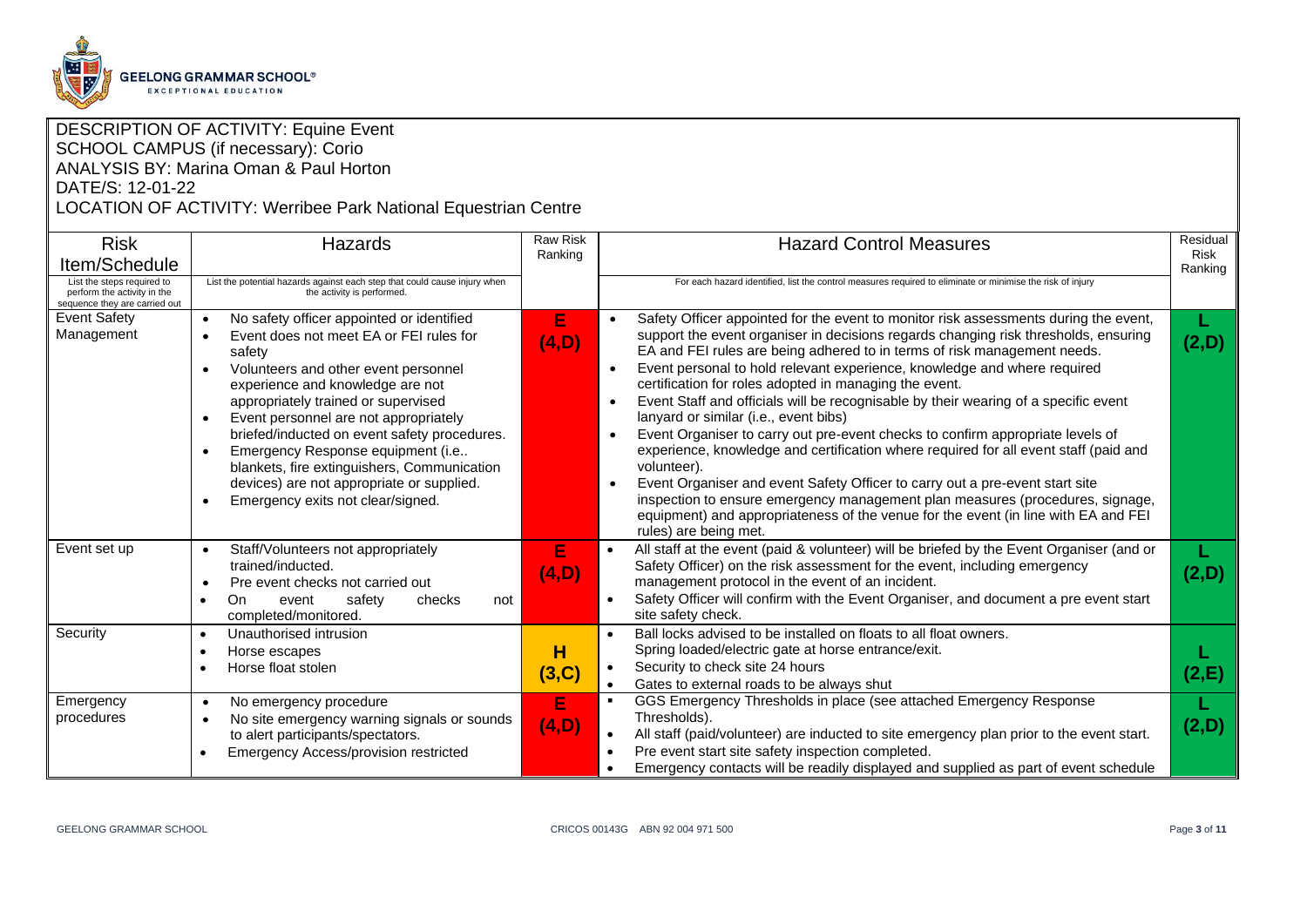

| <b>Child Safety</b><br>Potential abuse to children involved in this event<br>E<br>from any of the child safety risk categories listed<br>(4,D)<br>below:<br>predatory risk (persons who may<br>$\bullet$<br>become adept at<br>creating opportunities to abuse and<br>avoid detection)<br>opportunistic risk (persons who may<br>$\bullet$<br>abuse in low-risk, low-effort situations);<br>situational risk (persons who may abuse<br>$\bullet$<br>in a specific set of circumstances)<br>environmental risk (environments that<br>create child safety risks). | Child Safety Officer to be present at the event and able to monitor or respond to any<br>$M$<br>concerns raised and ensure Actions Steps are followed:<br>(3,D)<br>Action 1 - Responding<br>If a Child is at risk of immediate harm you must ensure their safety by:<br>Calling 000 for medical and/or police assistance to respond to urgent<br>health or safety concerns.<br>Administering first aid, if required.<br>Separating at-risk Child and others involved.<br>Identifying an appropriate contact person for any on-going liaison with the<br>Police if required. If there is no immediate harm go to Action 2 below.<br>Action 2 - Reporting<br>If you suspect, on reasonable grounds that a Child is, or is at risk of being<br>abused and/or neglected, you must<br>report it to the police and/or the relevant State/Territory child protection<br>agency.<br>Child Safe Officer to follow GGS Child Safe Policy and ensure EV is<br>informed of the incident.<br>Action 3 - Contact<br>You must contact the police and/or the relevant child protection agency to<br>determine the information that may be shared with parents/guardians, and who<br>should lead this contact (i.e. police, child protection department or relevant<br>organisation representative). This could include advice:<br>Not to contact the parents or guardians in circumstances where they are<br>alleged to have engaged in the abuse; or<br>To contact the parents/guardians and provide agreed information as soon<br>as possible.<br>Action 4 - Support<br>Support should be provided to any Child that has experienced abuse.<br>It is important that the person providing support to the Child does not attempt to<br>provide support which is outside of the scope of their role.<br>Support should include maintaining a calm open manner when listening to any<br>allegations and/or disclosures, while avoiding seeking detailed information or<br>asking leading questions.<br>This information needs to be well documented.<br>Further support for the Child, relevant adults and others involved may be<br>required, including a referral to wellbeing or healthcare professionals and or the<br>development of a safety plan. |
|-----------------------------------------------------------------------------------------------------------------------------------------------------------------------------------------------------------------------------------------------------------------------------------------------------------------------------------------------------------------------------------------------------------------------------------------------------------------------------------------------------------------------------------------------------------------|----------------------------------------------------------------------------------------------------------------------------------------------------------------------------------------------------------------------------------------------------------------------------------------------------------------------------------------------------------------------------------------------------------------------------------------------------------------------------------------------------------------------------------------------------------------------------------------------------------------------------------------------------------------------------------------------------------------------------------------------------------------------------------------------------------------------------------------------------------------------------------------------------------------------------------------------------------------------------------------------------------------------------------------------------------------------------------------------------------------------------------------------------------------------------------------------------------------------------------------------------------------------------------------------------------------------------------------------------------------------------------------------------------------------------------------------------------------------------------------------------------------------------------------------------------------------------------------------------------------------------------------------------------------------------------------------------------------------------------------------------------------------------------------------------------------------------------------------------------------------------------------------------------------------------------------------------------------------------------------------------------------------------------------------------------------------------------------------------------------------------------------------------------------------------------------------------------------------------------------|
|-----------------------------------------------------------------------------------------------------------------------------------------------------------------------------------------------------------------------------------------------------------------------------------------------------------------------------------------------------------------------------------------------------------------------------------------------------------------------------------------------------------------------------------------------------------------|----------------------------------------------------------------------------------------------------------------------------------------------------------------------------------------------------------------------------------------------------------------------------------------------------------------------------------------------------------------------------------------------------------------------------------------------------------------------------------------------------------------------------------------------------------------------------------------------------------------------------------------------------------------------------------------------------------------------------------------------------------------------------------------------------------------------------------------------------------------------------------------------------------------------------------------------------------------------------------------------------------------------------------------------------------------------------------------------------------------------------------------------------------------------------------------------------------------------------------------------------------------------------------------------------------------------------------------------------------------------------------------------------------------------------------------------------------------------------------------------------------------------------------------------------------------------------------------------------------------------------------------------------------------------------------------------------------------------------------------------------------------------------------------------------------------------------------------------------------------------------------------------------------------------------------------------------------------------------------------------------------------------------------------------------------------------------------------------------------------------------------------------------------------------------------------------------------------------------------------|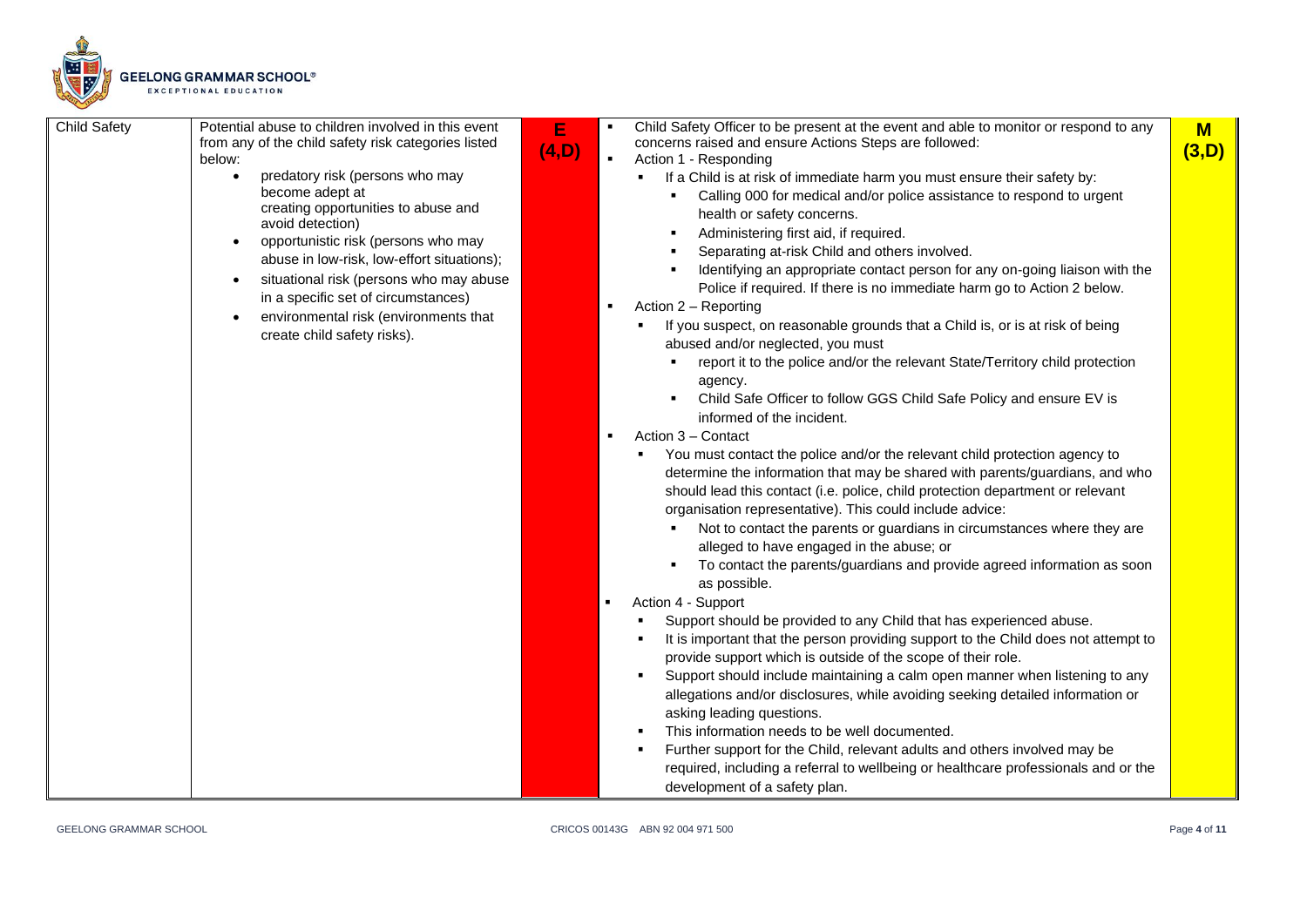

|                          |                                                                                                                                          |            | Event Child Safe Officer to notify the National Integrity Complaints Manager (02)<br>8762 7777 or integrity@equestrian.org.au of the incident.<br>All event staff and volunteers to hold a current WWCC<br>All event staff will be inducted to the GGS Child Safe Code of Conduct and abide by<br>this policy.<br>Staff and volunteers briefed prior to event start regards matters of child safety.<br>Professional photographers must be approved and meet EV rules for Child Safety.                                                                                                                                               |                                  |
|--------------------------|------------------------------------------------------------------------------------------------------------------------------------------|------------|---------------------------------------------------------------------------------------------------------------------------------------------------------------------------------------------------------------------------------------------------------------------------------------------------------------------------------------------------------------------------------------------------------------------------------------------------------------------------------------------------------------------------------------------------------------------------------------------------------------------------------------|----------------------------------|
| <b>Covid Safety</b>      | Event not being equipped with COVID Safe<br>plans.<br>Event not following COVID Safe principles to<br>reduce the likely spread of COVID. | Е<br>(4,D) | Covid Safe Marshall present at the event and in position to ensure that access to the<br>event by participants and spectators is following current advice regards Vic Health<br>COVID Safe rules. To include:<br>Facility for QR Code sign in<br>Provision of Handwash and sanitizer<br>Vaccination proof for Staff working at the event.                                                                                                                                                                                                                                                                                             | $M$<br>(3,D)                     |
| Fire<br>equipment/alarms | No fire equipment                                                                                                                        | Е<br>(4,D) | Fire extinguishers, hoses and fire blankets in place.                                                                                                                                                                                                                                                                                                                                                                                                                                                                                                                                                                                 | $M$<br>(3,D)                     |
| <b>Medical Response</b>  | No first aid provision at the event<br>First Aid kits and basic veterinary tools are<br>not onsite or easily accessible.                 | Е<br>(4,D) | Dedicated First Aider provision at the event<br>Attending First Aid Staff are First Aid and Anaphylaxis accredited.<br>Ensure a person is placed at the event entrance in the event of an emergency<br>$\blacksquare$<br>response, to direct outside responder if unfamiliar to the event location when called.<br>First Aid equipment and supplies confirmed in the pre-event safety inspection.<br>Signage and information at registration to the event to inform participants and<br>spectators of first aid response support for the event.<br>Due to COVID-19, Kits to contain extra face masks, hand sanitiser and paper towel. | $\overline{\mathsf{M}}$<br>(3,D) |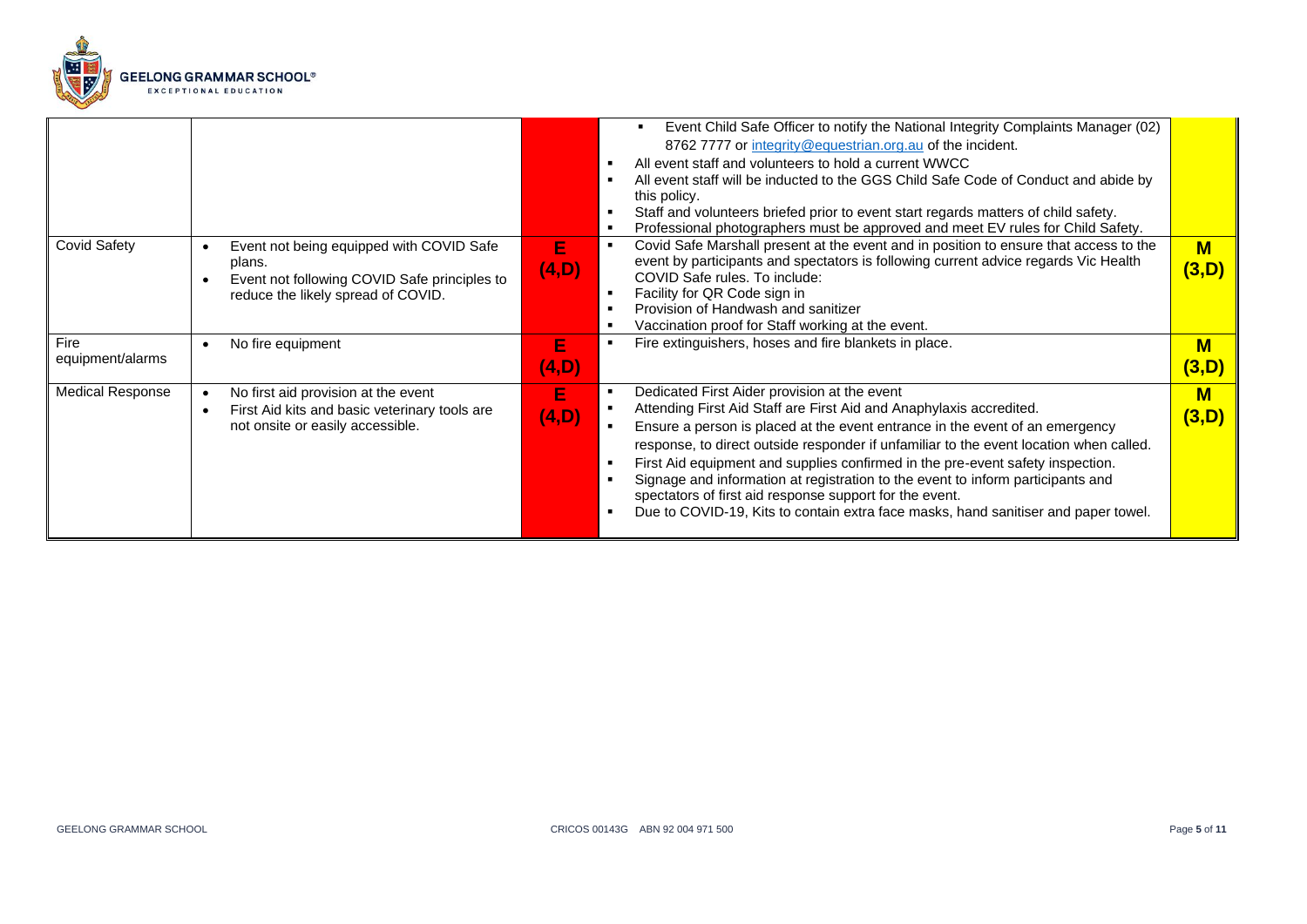

| Welfare of Riders | Fall from horse<br>Riding alone<br>$\bullet$<br>Collision with other horse<br>$\bullet$<br>Lack of personal protective equipment<br>$\bullet$<br>Hazardous manual handling (use of force<br>exerted by a person to lift, lower, push, pull,<br>carry materials in a horse stable environment<br>or otherwise move, hold or restrain a live<br>animal.<br>Contracting diseases (ringworm,<br>leptospirosis, gastrointestinal and other skin<br>infections) | H<br>(3,B) | Riders must not ride alone.<br>Riders must wear a current EFA standard helmet at all times when riding.<br>$\blacksquare$<br>Helmets to be tagged asap beginning of term/year<br>$\blacksquare$<br>$\blacksquare$<br>Riders must wear flat soled, heeled riding boots whilst riding<br>Riders ride own horses only.<br>$\blacksquare$<br>All riders are aware of rules and regulations for each specific event also including<br>$\blacksquare$<br>safe practice on/off the horse, keeping safe distances between other horses and the<br>possibility of horses kicking or biting<br>Check that riders can control their horse i.e. how to start, stop and turn.<br>$\blacksquare$<br>$\blacksquare$<br>Provide and maintain hygienic hand washing facilities including running water, liquid<br>soap and hand drying facilities like disposable paper towels.<br>Use waterless alcohol based hand rubs.<br>$\blacksquare$<br>$\blacksquare$<br>Instruct staff and others to practise hand hygiene:<br>• after contact with horses, handling horse equipment, removing<br>PPE and on leaving animal areas<br>before eating and drinking<br>following accidental contamination with a horse's blood and<br>٠<br>body substances.<br>Provide designated eating areas away from animal areas.<br>$\blacksquare$<br>Prohibit staff and others from eating and drinking in animal<br>areas.<br>Maintain stables and yards in a clean and hygienic condition.<br>٠<br>Riding etiquette in the arena:<br>$\blacksquare$<br>When riding, pass left hand to left hand.<br>$\circ$<br>Walk on the inside track only<br>$\circ$<br>Faster pace has preference, so canter has preference over trot, etc<br>$\circ$<br>Lateral work has preference over all paces<br>$\circ$<br>A maximum of four riders can ride in the dressage arena.<br>$\circ$ | $M$<br>(3,D) |
|-------------------|-----------------------------------------------------------------------------------------------------------------------------------------------------------------------------------------------------------------------------------------------------------------------------------------------------------------------------------------------------------------------------------------------------------------------------------------------------------|------------|----------------------------------------------------------------------------------------------------------------------------------------------------------------------------------------------------------------------------------------------------------------------------------------------------------------------------------------------------------------------------------------------------------------------------------------------------------------------------------------------------------------------------------------------------------------------------------------------------------------------------------------------------------------------------------------------------------------------------------------------------------------------------------------------------------------------------------------------------------------------------------------------------------------------------------------------------------------------------------------------------------------------------------------------------------------------------------------------------------------------------------------------------------------------------------------------------------------------------------------------------------------------------------------------------------------------------------------------------------------------------------------------------------------------------------------------------------------------------------------------------------------------------------------------------------------------------------------------------------------------------------------------------------------------------------------------------------------------------------------------------------------------------------------------------------------------------------------|--------------|
| Welfare of horses | Horse contracting a disease or illness.<br>$\bullet$<br>Horse becomes lame<br>$\bullet$<br>Horse escapes/bolts<br>$\bullet$<br>Horse hit by vehicle<br>Horse scared by small animals (ie dogs) in<br>yard and arena areas.                                                                                                                                                                                                                                | н<br>(3,B) | Horse health declaration signed by participants/owners of horses<br>$\bullet$<br>Provide barriers to prevent unsupervised access e.g. child proof fencing.<br>$\bullet$<br>Install warning signs.<br>$\bullet$<br>Exclude other animals like dogs from areas where horses will be present.<br>Dogs to be on a lead at all times<br>$\bullet$<br>In the unlikely event of a biosecurity incident the Event Organiser & Event Safety<br>$\bullet$<br>Officer will: meet with infected parties to advise action such as isolate horse, contact<br>vet. Identify all parties' horses who have had contact, if necessary prepare an initial<br>public safety statement.<br>Provision of Vet on call number at main office.                                                                                                                                                                                                                                                                                                                                                                                                                                                                                                                                                                                                                                                                                                                                                                                                                                                                                                                                                                                                                                                                                                                  | $M$<br>(3,D) |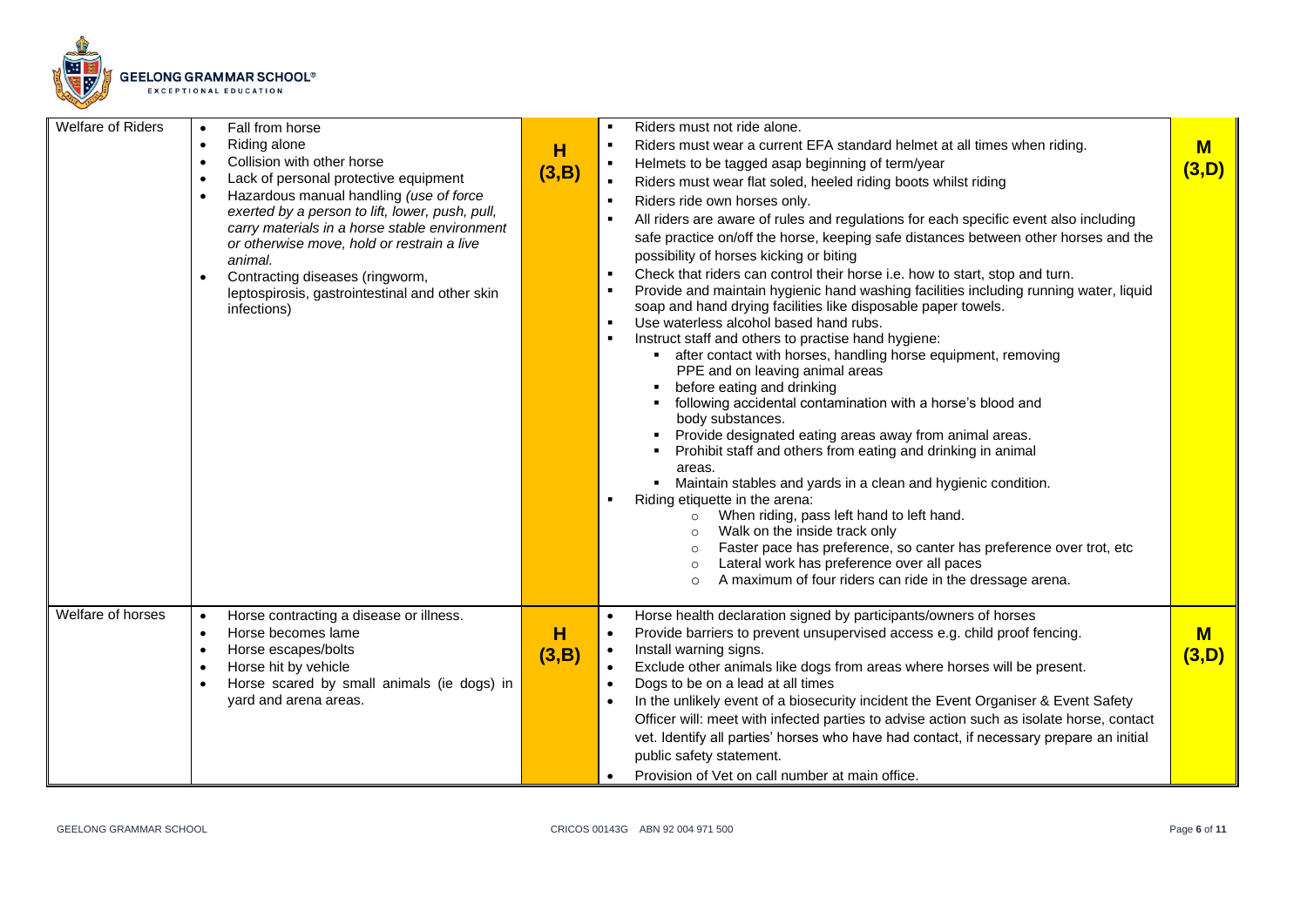

| Horses in<br>pedestrian<br>zones/areas | Horses not tethered correctly or managed<br>around the public<br>Horses overcrowded or trapped.                                                                                                                                                                                                                                                                                                                                                                                                                                                  | Η,<br>(3,B) | Clear designated areas for Horses and passage of Horses between yard/stalls and<br>event arena(s).<br>All horses must remain in designated horse areas at all times<br>Horse not to be mounted in Load/Unload area at any time<br>$\bullet$<br>No horse to be left unattended in horse Load/Unload area<br>Participants and supports to be briefed on designated horse areas and rules for<br>mounting, riding and supervision of horses. | (2,D)      |
|----------------------------------------|--------------------------------------------------------------------------------------------------------------------------------------------------------------------------------------------------------------------------------------------------------------------------------------------------------------------------------------------------------------------------------------------------------------------------------------------------------------------------------------------------------------------------------------------------|-------------|-------------------------------------------------------------------------------------------------------------------------------------------------------------------------------------------------------------------------------------------------------------------------------------------------------------------------------------------------------------------------------------------------------------------------------------------|------------|
| Equestrian<br>Competitions/Event       | Major Influx of extra people and horses<br>Traffic management/Collision                                                                                                                                                                                                                                                                                                                                                                                                                                                                          | H<br>(3,B)  | Event Organiser & Safety Officer control event registrations.<br>$\bullet$<br>Traffic Management plan enacted for the venue.                                                                                                                                                                                                                                                                                                              | (2,D)      |
| Heat stress to<br>horses & riders      | Horses & riders can be affected by competing<br>or practicing for events.                                                                                                                                                                                                                                                                                                                                                                                                                                                                        | E<br>(4, D) | Event Safety Officer to monitor weather conditions (BOM warnings) and enact<br>controls from GGS Heat Threshold Policy.<br>All staff and participants informed of safe heat thresholds.<br>$\blacksquare$                                                                                                                                                                                                                                 | M<br>(3,D) |
| Equine<br>Building/Structural          | Horses kick and damage building and/or<br>$\bullet$<br>themselves.                                                                                                                                                                                                                                                                                                                                                                                                                                                                               | н<br>(3,B)  | Wooden/rubberised wall barriers to be installed<br>$\bullet$<br>Enclose yard to prevent escape.<br>$\bullet$                                                                                                                                                                                                                                                                                                                              | (2,D)      |
| Parking - General                      | Vehicles bogged following rain<br>Vehicle collision Parking in area                                                                                                                                                                                                                                                                                                                                                                                                                                                                              | н<br>(3,B)  | Event to monitor weather thresholds and environmental changes.<br>$\bullet$<br>Designated parking and traffic flow routes in and out of event and for transporting<br>horses.                                                                                                                                                                                                                                                             | (2,D)      |
| Parking - Floats                       | Vehicles and Floats parked with insufficient<br>distance (around 9 metres) from other floats<br>to enable a horse to be tethered to each float<br>and to move around without coming so close<br>to another horse as to permit one horse to<br>kick the other or to damage vehicles.<br>Parking blocks the exit for others.<br>Tethered horses with known propensity to<br>kick or engage in any activity that might be a<br>danger to a passer-by, that horse must be<br>attended by<br>Horses not tethered in accordance with good<br>practice. | н<br>(3,B)  | Event Safety Officer to monitor risk assessment at the event and inform of any<br>unsafe tethering of horses, unsafe horse supervision and unsafe transport of horses<br>onsite.<br>Participants informed of event rules and code of conduct in the management and<br>safety of horses and others at the event.                                                                                                                           | L<br>(2,D) |
| Registration                           | Participant not registered or meeting<br>$\bullet$<br>registration requirements                                                                                                                                                                                                                                                                                                                                                                                                                                                                  | н<br>(3,B)  | All participants to pass through a registration check point to enter the event to<br>$\bullet$<br>confirm registration complete, decelerations and covid sign in.<br>Covid Marshall present at event entry point.                                                                                                                                                                                                                         | (2,D)      |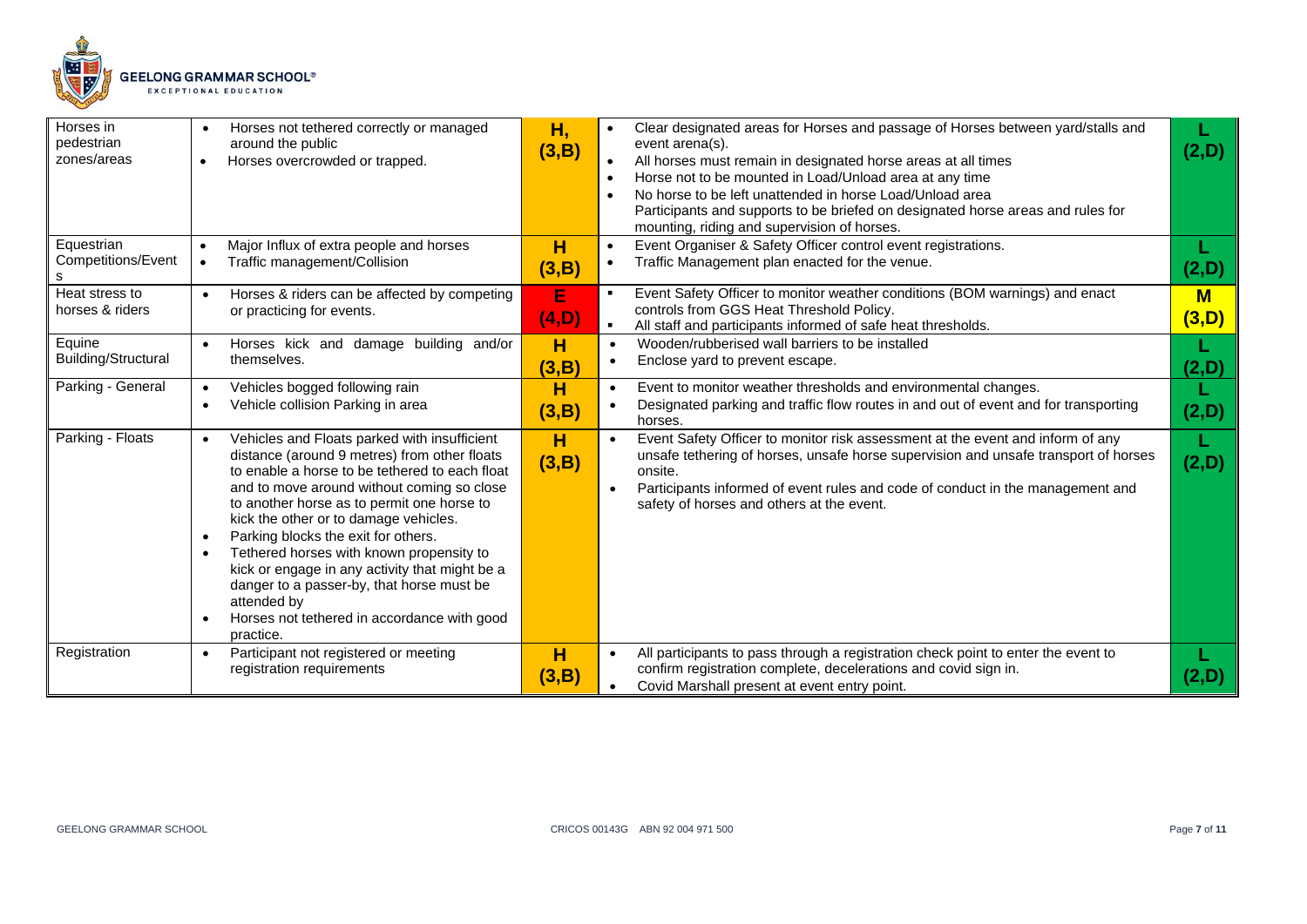

| Weather<br>Event/Threshold        | Heat exposure<br>Cold exposure<br>SWW warning<br>Other environmental threshold trigger (i.e.<br>thunderstorm asthma)                                                            | н<br>(3,B) | Event Organiser and event Safety Officer to monitor weather thresholds and enact<br>safety plans for weather as required.<br>All staff (paid/volunteers) to be inducted/briefed prior to event start on safety<br>policies/procedures for weather events/thresholds<br>Have gravel, bark chips for mud control if required.<br>Event Organiser & Event Safety Officer will revise isolation of event areas as<br>required.<br>Loose objects will be tied down and work ceased and /or competition if weather<br>threshold assessment deems it necessary by the event organiser and event safety<br>officer. |            |
|-----------------------------------|---------------------------------------------------------------------------------------------------------------------------------------------------------------------------------|------------|-------------------------------------------------------------------------------------------------------------------------------------------------------------------------------------------------------------------------------------------------------------------------------------------------------------------------------------------------------------------------------------------------------------------------------------------------------------------------------------------------------------------------------------------------------------------------------------------------------------|------------|
| Riding Arena set-up<br>(warm-ups) | Arena capacity exceeded<br>Slippery, muddy, hard or rough terrain<br>Spectator and horse collision, or kick                                                                     | н<br>(3,B) | Steward to monitor warm up areas making sure a safe number of students are in<br>arena at one time<br>Provide pedestrian only areas.                                                                                                                                                                                                                                                                                                                                                                                                                                                                        |            |
| Competition<br>Arena/Course set-  | Slippery, hard, muddy, or rough terrain<br>Obstacle courses not designed/constructed<br>with appropriate level of skill/knowledge.                                              | н<br>(3,B) | All surfaces inspected prior to and as required during the event to make sure all<br>areas are safe, any slippery/rough areas to be highlighted.                                                                                                                                                                                                                                                                                                                                                                                                                                                            | <b>2,D</b> |
| Food provision                    | Food vendors not licensed<br>$\bullet$<br>Food Handling Regulations not complied with<br>Food Vendors do not have a permit to<br>provide food no current public liability cover | н<br>(3,B) | Food serving documentation/certificates to be checked prior to event start<br>Licensed Food vendors only on site for sales of Food to riders and supporters.<br>Food Handling Regulations complied with permit to provide food and current cert of<br>public liability cover checked prior to the start of the event.                                                                                                                                                                                                                                                                                       | (2,D)      |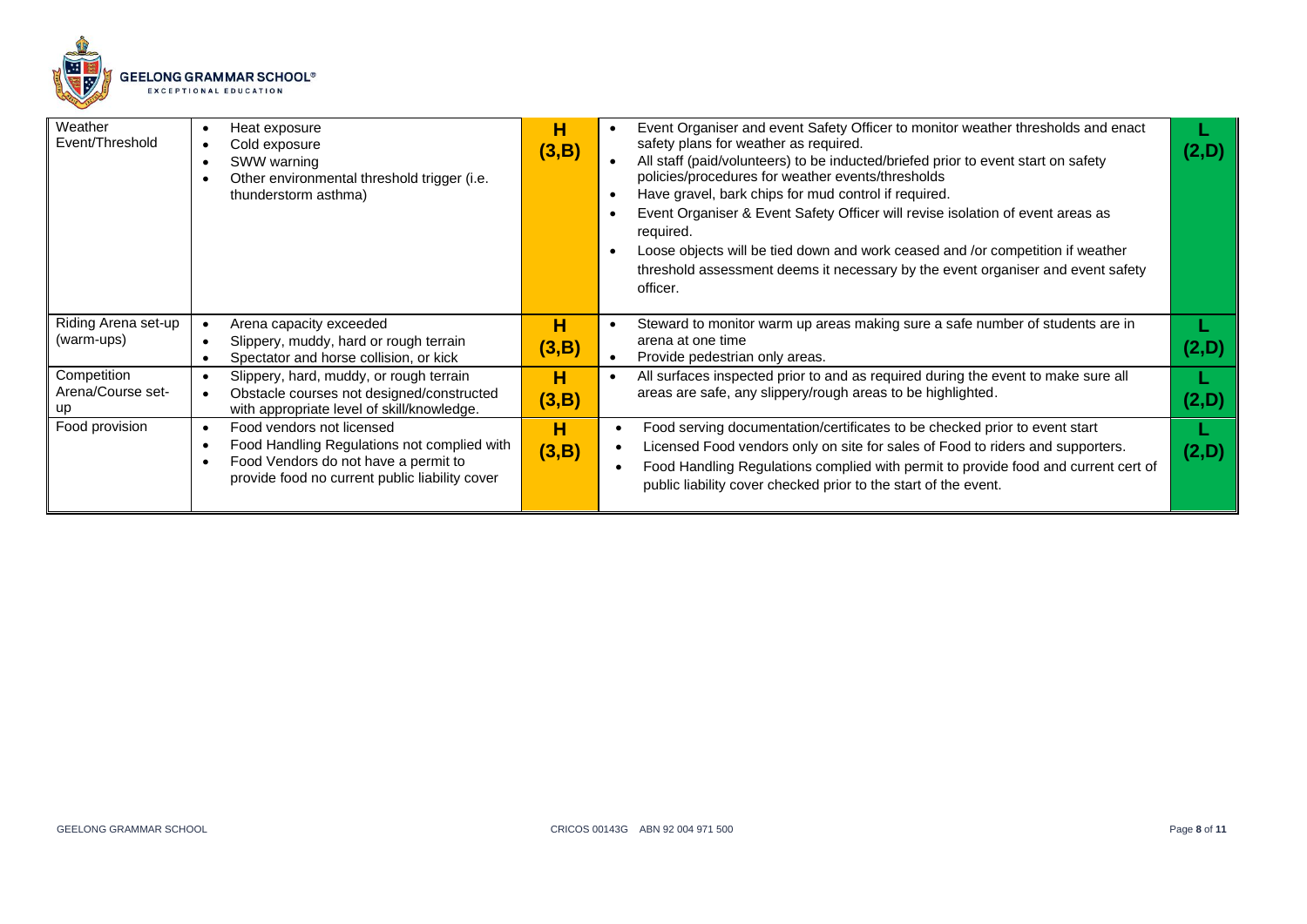

# CHECKLIST FOR EQUESTRIAN EVENTS

Name \_\_\_\_\_\_\_\_\_\_\_\_\_\_\_\_\_\_\_\_\_\_\_\_\_\_\_\_\_\_\_

Contact Person

Contact Phone Number

## General Safety Issues

- Have you appointed a Safety Officer?
- Does the Safety office make regular inspections of the equestrian grounds and facilities?
- Are any issues/hazards identified by the safety officer actioned/rectified or managed?
- Do you have emergency procedures posted?
- Are participants, officials etc aware of emergency procedures?
- Do you have a list of emergency contact numbers readily available?
- Do you advise the local ambulance service when a club is holding events?
- Does the club have a policy for postponing/cancelling events for inclement weather such as storms/lightening/hot or humid weather?
- Does the safety officer maintain documents of inspections made of grounds and facilities?
- Is professional advice sought when necessary?
- Has your club developed and implemented steps that integrate and prevent risk in all activities?

#### Are the grounds in good order? Are set of the set of the set of the set of the set of the set of the set of the set of the set of the set of the set of the set of the set of the set of the set of the set of the set of the

- Are they level? *(no serious potholes/hidden holes)*
- Are they dry? *(no wet or boggy patches)*
- Are they clear of any rubbish or junk that could present problems?
- Are the grounds trimmed? *(no long grass, overhanging branches or trees)*
- Are the gates in operating condition? *(To be closed when any event is being conducted)*
- Is the fencing enclosing the grounds in good order?
- Have unsuitable areas been cordoned off and sign posted as such?
- Any procedures in place to manage hazards? Are car parking arrangements marked out and adequate? The Task Theory of Tasks Theory are No
- Adequate room for trailers/trucks?
- Access for emergency vehicles?
- Marshall's assigned to direct traffic control?
- Footpaths left clear for pedestrians? Have fall, trip, snag and bump hazards been eliminated or controlled?  $\vert$  YES  $\vert$  NO
- Electric power cables buried or arranged overhead?
- Hoses etc buried or arranged overhead?
- Activity equipment is safe to use?
- Has any unsafe equipment been identified & marked as such *(unsafe for use, out of order, do not start, caution etc)*



YES NO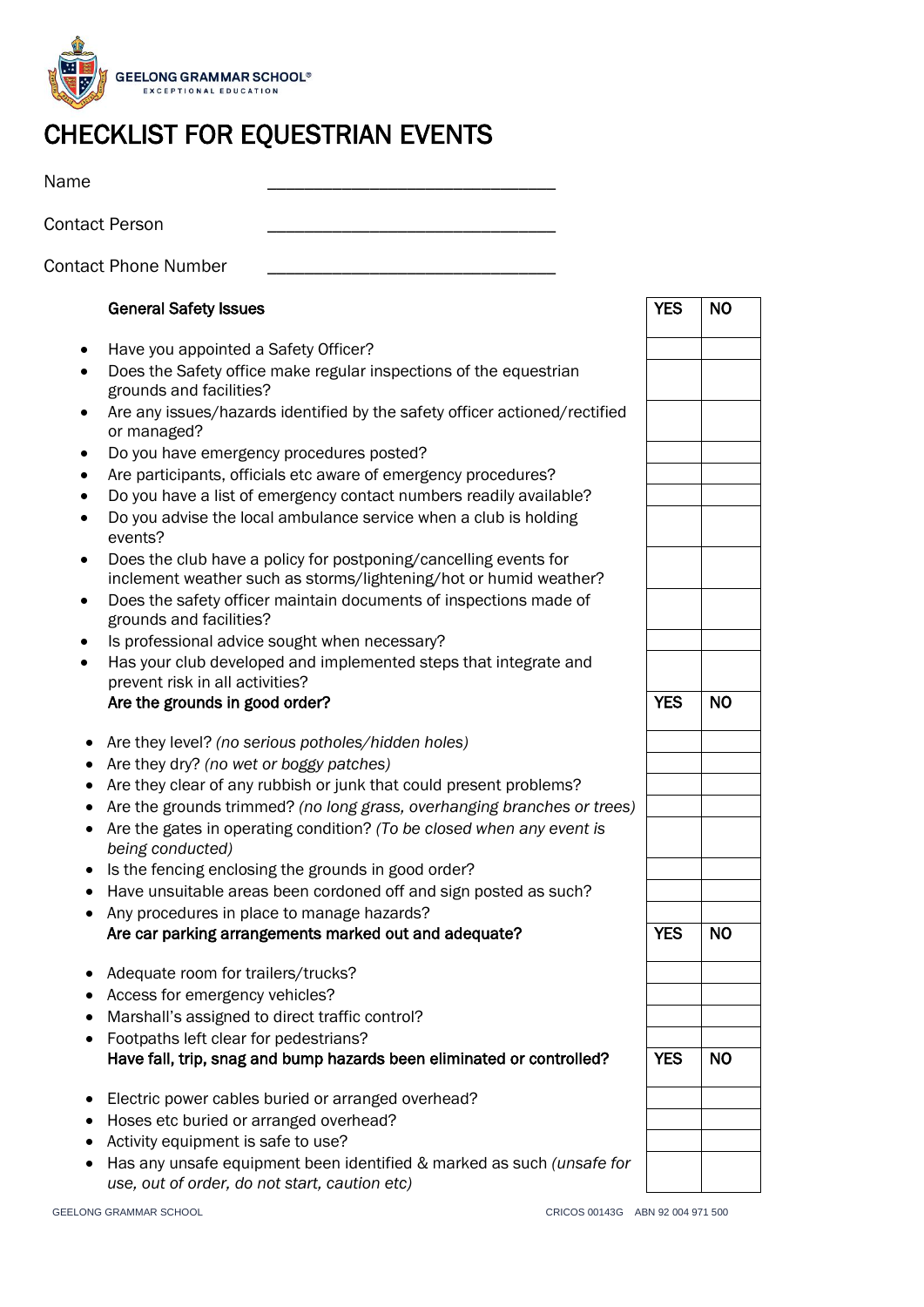

|           | Are there proper facilities to deal with an injury or medical emergency?                              | <b>YES</b> | <b>NO</b> |
|-----------|-------------------------------------------------------------------------------------------------------|------------|-----------|
| $\bullet$ | Do you have a first aid kit for humans?                                                               |            |           |
|           | • Do you have a first aid kit for horses?                                                             |            |           |
| ٠         | Are first aid kits regularly maintained?                                                              |            |           |
|           | • Are first aid kits kept in a secure place?                                                          |            |           |
|           | • Is a Level 2 First Aid attendant rostered for duty at the event?                                    |            |           |
| ٠         | Is there a designated First Aid post with rest room (or shelter)?                                     |            |           |
| $\bullet$ | Is there a means of contacting the local                                                              |            |           |
|           | hospital/ambulance/doctor/vet/police)?                                                                |            |           |
| ٠         | Is the first aid post clearly signposted and accessible?                                              |            |           |
| ٠         | Is there an accident report book for recording any incidents occurring?                               |            |           |
|           | Are buildings/structures in good repair, stable and safe to occupy?                                   | <b>YES</b> | <b>NO</b> |
|           | • Are the approaches (ramps, steps etc) firm, clean and non-slip?                                     |            |           |
|           | • Are handrails provided?                                                                             |            |           |
| $\bullet$ | Are handrails in safe working condition?                                                              |            |           |
| $\bullet$ | Have hazards recognised from previous events been corrected (loose                                    |            |           |
|           | boards, slippery floors, inadequate guard rails etc)?                                                 |            |           |
| $\bullet$ | Is there any loose iron or projections liable to injure or cause damage?                              |            |           |
|           | <b>Riding protocols</b>                                                                               | <b>YES</b> | <b>NO</b> |
| $\bullet$ | Are lessons modified for riders' ability?                                                             |            |           |
| ٠         | Is equipment used for the purpose for which it was designed?                                          |            |           |
| ٠         | Is equipment checked for faults and maintained regularly?                                             |            |           |
| ٠         | Is equipment in accordance with recommendations?                                                      |            |           |
| $\bullet$ | Are instructors aware of any pre-existing medical conditions of riders such<br>as asthma or diabetes? |            |           |
|           | • Are instructors aware of medication, which riders may require such as<br>Ventolin etc?              |            |           |
|           | • Are riders graded for jumping?                                                                      |            |           |
|           | • Are riders grade regularly reviewed?                                                                |            |           |
|           | • Do rider's helmets and other equipment conform with Australian                                      |            |           |
|           | Standards?                                                                                            |            |           |
| ٠         | Are riders advised to replace helmets after a heavy impact?                                           |            |           |
| ٠         | Is any equipment, worn by riders, correctly fitted? Ie. back protectors                               |            |           |
| $\bullet$ | Are instructors/official dressed appropriately for the conditions ie                                  |            |           |
|           | sunscreen, hat, clothing, sunglasses?                                                                 | <b>YES</b> |           |
|           | <b>General Management</b>                                                                             |            | <b>NO</b> |

- Is the School affiliated with Equestrian Australia?
- Does your club follow the EA policies on Alcohol, Anti Harassment, Anti Doping (Horse & Rider), Child Protection, Codes of Behaviour, Privacy, Smoke Free and Sunsmart?

The emphasis must always be on avoiding situations of risk. All GGS personnel and event officials have an ongoing responsibility to identify and remedy possible risks through dangerous situations and practices before they result in loss or injury.

| <b>YES</b> | $\overline{NO}$ |
|------------|-----------------|
|            |                 |
|            |                 |
|            |                 |
|            |                 |
| Y<br>ES    | N <sub>O</sub>  |
|            |                 |
|            |                 |
|            |                 |
|            |                 |
|            |                 |
|            |                 |
|            |                 |
|            |                 |
|            |                 |
| <b>YES</b> | <b>NO</b>       |
|            |                 |
|            |                 |